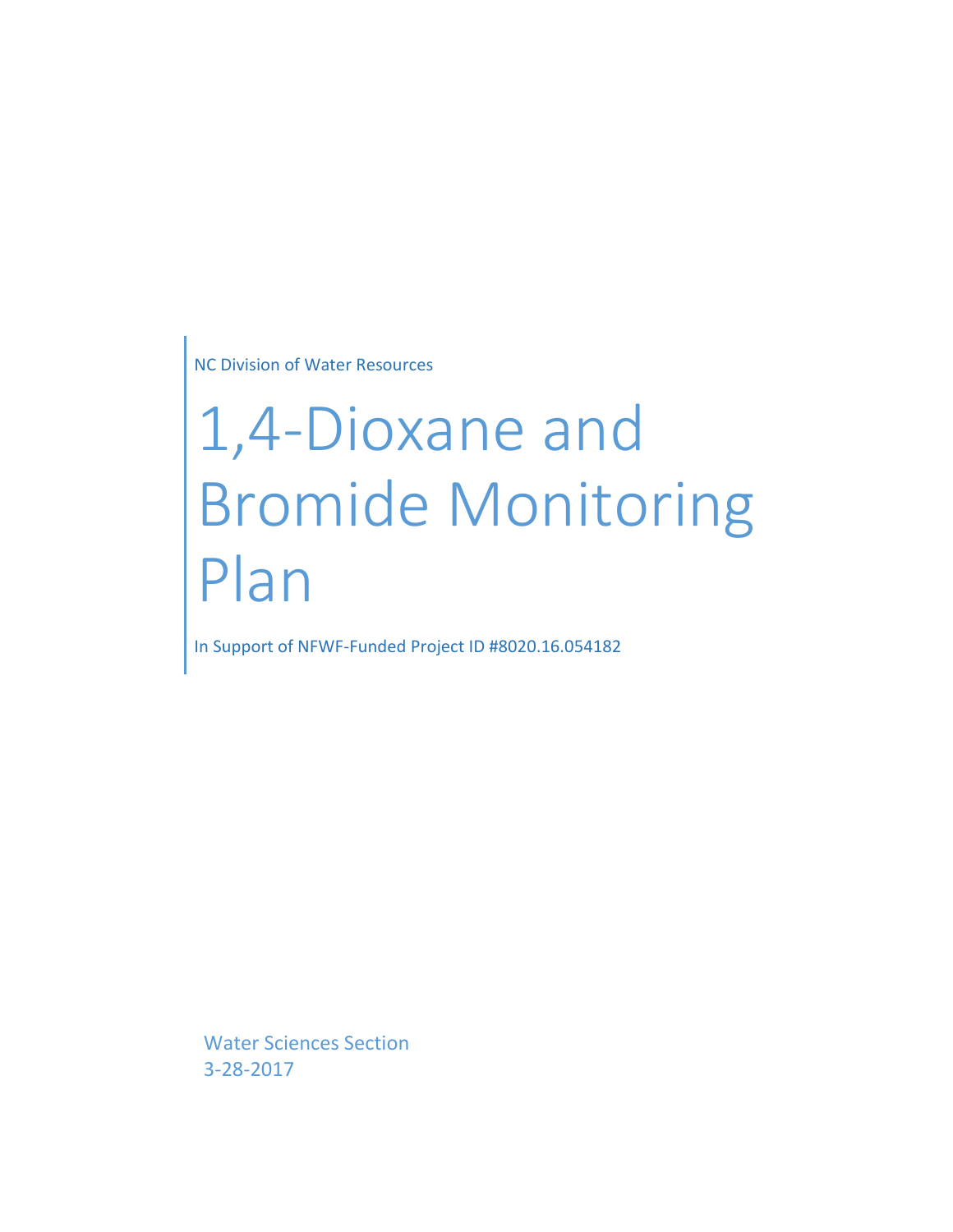# **Background**

#### 1,4-Dioxane

1,4-dioxane is an organic compound that readily dissolves in water at all concentrations, is persistent in the environment, and is difficult to remove through standard water and wastewater treatment processes. It is used as an industrial solvent and formed as a byproduct of some industrial processes. The compound has been characterized as "likely to be carcinogenic to humans" and identified as a potential contaminant of concern in public drinking water by the United States Environmental Protection Agency (USEPA).

1,4-dioxane was recently monitored in selected finished drinking water supplies nationwide under the USEPA's Third Unregulated Contaminant Monitoring Rule (UCMR3). The USEPA uses UCMR studies to determine the extent of contamination and provide data for the consideration of new drinking water regulations. UCMR3 data indicated that finished drinking water from at least 23 large (serving > 10,000 people) utilities in North Carolina contained levels of 1,4-dioxane in excess of the NC calculated surface water criterion (0.35 µg/L) to protect human health. Nearly all of these utilities used surface water as their primary water source, and they were located in the Cape Fear, Neuse, and Yadkin River basins. Due to wide-spread presence of this constituent throughout the United States as identified through the UCMR3 study, it is possible that the USEPA will develop health-based standards for 1,4-dioxane in the future.

A North Carolina Division of Water Resources (NC DWR) study was conducted from 2014-2016 to monitor ambient concentrations of 1,4-dioxane in the Cape Fear River and its tributaries, and to identify potential sources of the contaminant. This study garnered media attention and was the focus of several news articles. In order to fully understand and identify the sources of 1,4-dioxane in NC, this study will be continued in the Cape Fear River basin and expanded into the other two river basins (Yadkin and Neuse) with UCMR3 1,4-dioxane results  $\geq$  0.35  $\mu$ g/L in public drinking water.

#### Bromide

Bromide in surface water has been associated with industrial and agricultural chemicals and coal ash facilities. It is a health concern due to its contribution to the formation of trihalomethanes (THMs). THMs are disinfection byproducts (DBPs) resulting from chlorine disinfection treatment of drinking water. Several THMs are characterized by the USEPA as "likely to be carcinogenic to humans" or as having "suggestive evidence of carcinogenic potential" and are regulated under the federal Safe Drinking Water Act with Maximum Contaminant Levels (MCLs).

Based on quarterly DBP monitoring, the NC DWR Public Water Supply Section (PWS) has determined that approximately 20% (27 of 138) of NC drinking water systems that utilize surface water sources have elevated DBPs containing significant amounts of brominated trihalomethane compounds. Results from these facilities included at least one sample point at which ≥ 30% of DBPs were made up of brominated compounds and the amount of DBPs was ≥ 50% of the MCL.

Bromide samples have been collected by the NC DWR in conjunction with 1,4-dioxane sampling in the Cape Fear River basin. Expansion and continuation of this study will involve an additional 18 months of ambient and source identification monitoring throughout the state. Initially, this will be targeted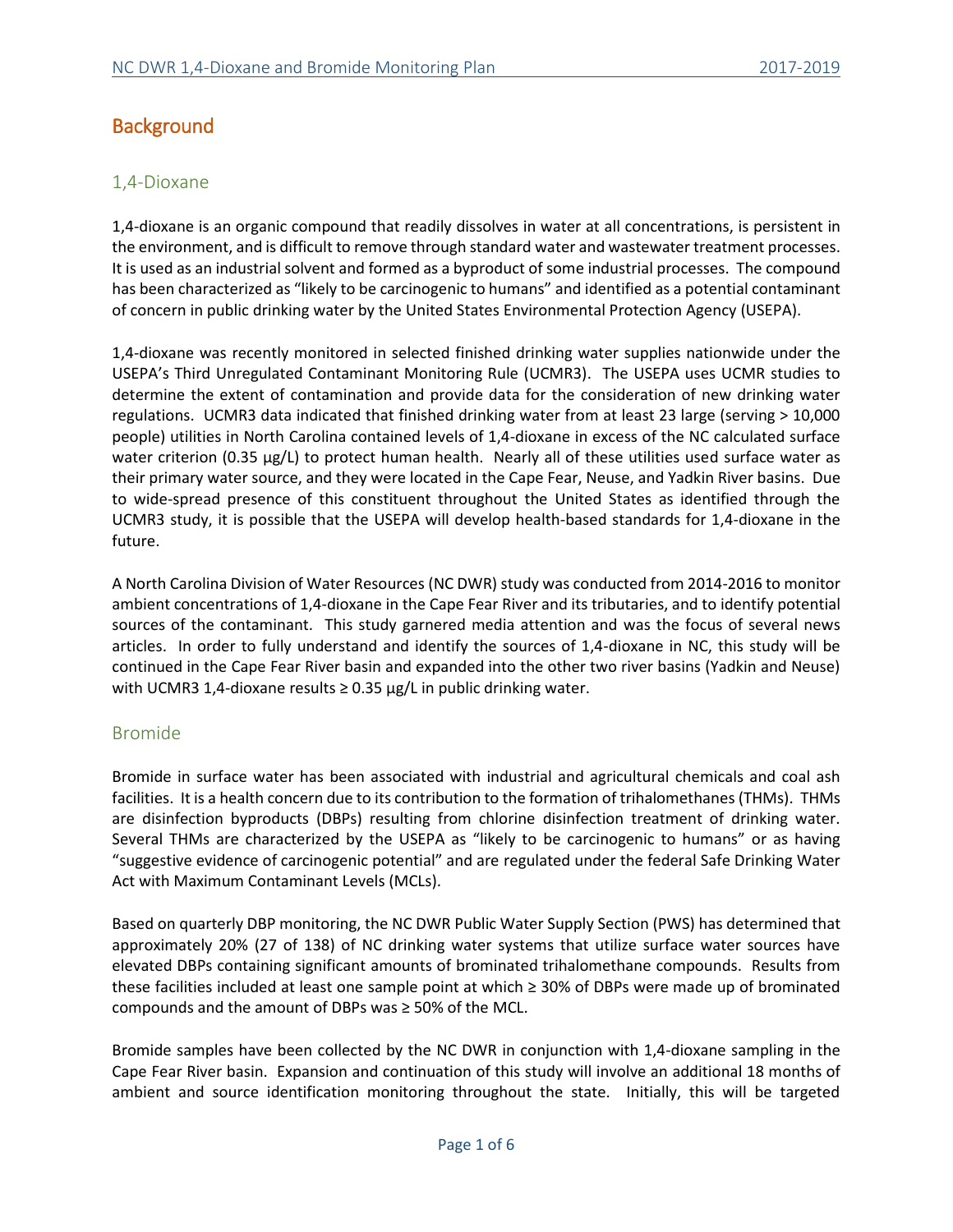upstream of the NC public drinking water treatment facilities identified by PWS monitoring as experiencing elevated levels of brominated DBPs. Some of these facilities utilize multiple surface water sources and/or supply water to multiple municipalities.

#### **Objective**

The NC DWR Public Water Supply Section protects nearly 6000 public water systems within NC, serving the homes of approximately three-fourths of the state's population, as well as workplaces, schools, restaurants, and other public facilities. The NC DWR Water Sciences Section (WSS) will monitor bromide and 1,4-dioxane in selected surface waters used as public drinking water supply sources in order to provide data to assist the NC Department of Environmental Quality with proactively addressing areas of contamination. The long-term conservation outcome supported by these projects will be increased protection of surface water as a water supply resource and increased safety of North Carolina's drinking water.

## **Activities**

Samples will be collected in the same stream networks as public drinking water with elevated THM and/or 1,4-dioxane concentrations. Monitoring sites will be established at current ambient stations when possible, and additional stations will be established as needed to track sources. All samples will be collected as near-surface (i.e. 0.1-meter depth) grab samples, and will be analyzed for bromide and field parameters (pH, specific conductance, water temperature, and dissolved oxygen). Samples from stations in close proximity to power plants and/or public water treatment plants with elevated UCMR3 results will also be analyzed for 1,4-dioxane.

Sampling will occur monthly for 18 months during 2017-2018 at the stream stations indicated in the map and table below, in accordance with methods described in North Carolina's Ambient Monitoring System (AMS) Quality Assurance Project Plan (QAPP) (NCDENR, 2014). Bromide sampling will also occur once during the project period at the two lake stations in the table, in accordance with the Ambient Lakes Monitoring Program (ALMP) QAPP (NCDENR, 2012). All samples will adhere to the NC DWR Laboratories' Sample Submittal Guidelines (DWR, 2016) and further instructions provided by the NC DWR Central Laboratory for bromide and 1,4-dioxane sample collection, processing, and preservation. Quality assurance (QA) samples, including duplicates, matrix spikes, and matrix spike duplicates will be collected per the QAPPs and laboratory guidance.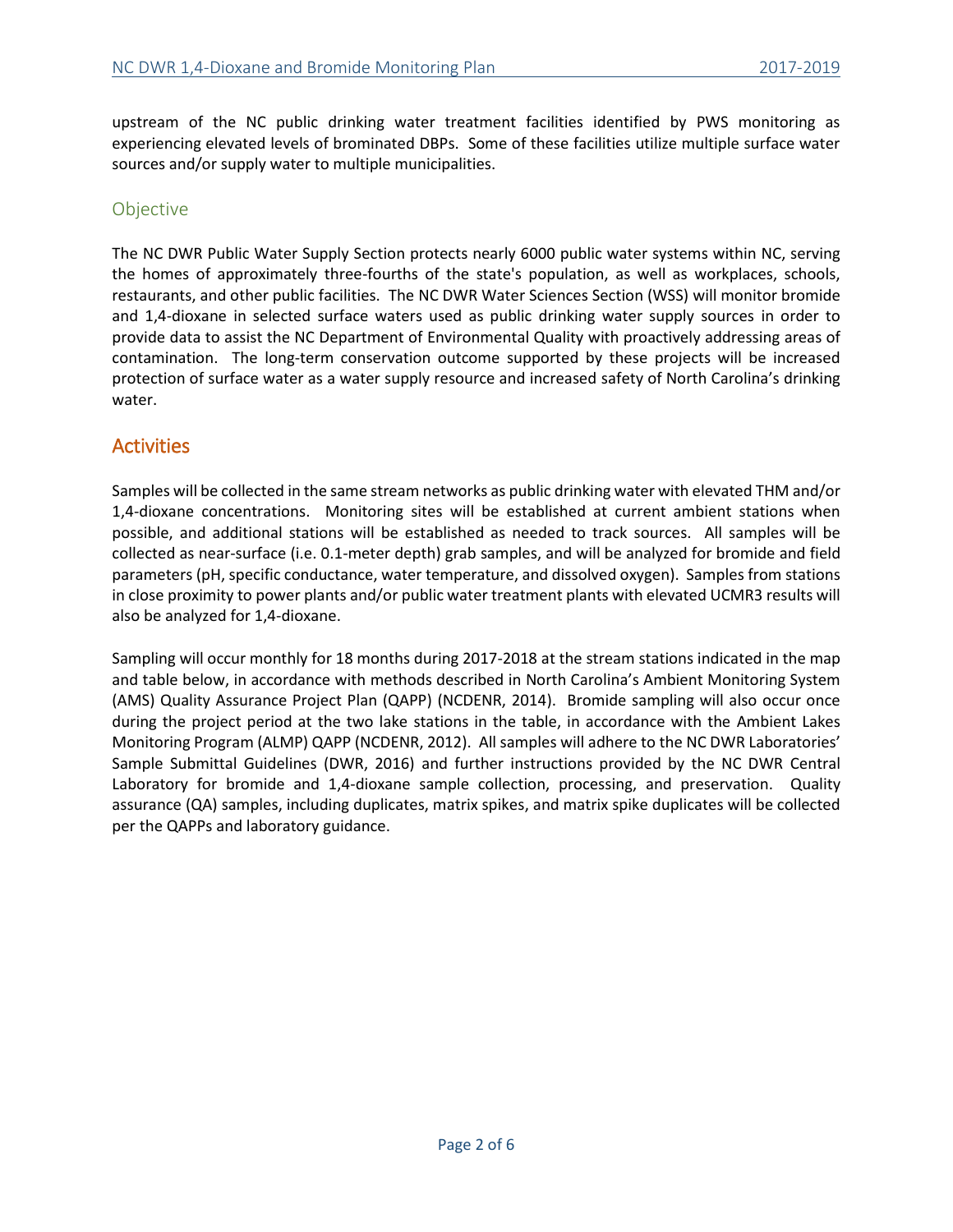| <b>Station</b>         | <b>Location</b>                                        | <b>Basin</b> | <b>District</b> | Parameter(s)   | Issue(s)       |
|------------------------|--------------------------------------------------------|--------------|-----------------|----------------|----------------|
| B0210000               | Haw River at SR 1561 Hub Mill Rd.                      | Cape Fear    | Central         | <b>Both</b>    | 2, 3           |
| B0750000               | South Buffalo Creek at SR 2821 at McLeansville         | Cape Fear    | Central         | Both           | 2, 3           |
| B0840000               | Reedy Fork at NC-87 at Ossipee                         | Cape Fear    | Central         | <b>Both</b>    | 2, 3           |
| <b>B1</b>              | Haw River at SR 1712 (Brooks Bridge Rd)                | Cape Fear    | Central         | Both           | 2, 3           |
| B2100000               | Haw River at SR 1713 near Bynum                        | Cape Fear    | Central         | <b>Both</b>    | 1, 2, 3        |
| <b>B4</b>              | Haw River at Troxler Mill Rd near Reidsville           | Cape Fear    | Central         | Both           | 2, 3           |
| <b>B6</b>              | Reedy Fork at NC-61 near Ossipee                       | Cape Fear    | Central         | <b>Both</b>    | 2, 3           |
| DAQBELEW<br><b>S08</b> | Belews Lake at NC 65                                   | Roanoke      | Central         | <b>Bromide</b> | 1, 3           |
| N0150000               | Dan River at NC 704 near Francisco                     | Roanoke      | Central         | <b>Bromide</b> | 1, 3           |
| N1400000               | Mayo River at SR 1358 near Price                       | Roanoke      | Central         | <b>Bromide</b> | 1, 3           |
| N2300000               | Dan River at SR 2150 near Wentworth                    | Roanoke      | Central         | <b>Bromide</b> | 1, 3           |
| N2430000               | Smith River at SR 1714 near Eden                       | Roanoke      | Central         | <b>Bromide</b> | 1, 3           |
| N3000000               | Dan River at SR 1761 near Mayfield                     | Roanoke      | Central         | <b>Bromide</b> | $\mathbf{1}$   |
| N3500000               | Dan River at NC 57 at VA line at Milton                | Roanoke      | Central         | Bromide        | $\mathbf{1}$   |
| N4250000               | Hyco River below dam near McGhees Mill                 | Roanoke      | Central         | <b>Bromide</b> | $\mathbf{1}$   |
| N4406000               | Marlowe Creek at SR 1322 near Woodsdale                | Roanoke      | Central         | <b>Bromide</b> | $\mathbf{1}$   |
| N4590000               | Mayo Creek at SR 1501 near Bethel Hill                 | Roanoke      | Central         | <b>Bromide</b> | $\mathbf{1}$   |
| NCSU24                 | Hasketts Creek at WOW Road near Asheboro               | Cape Fear    | Central         | <b>Both</b>    | 1, 2, 3        |
| Q2810000               | Yadkin River at US 64 at Yadkin College                | Yadkin       | Central         | <b>Both</b>    | $\mathbf{1}$   |
| Q4660000               | Yadkin River at NC 150 near Spencer                    | Yadkin       | Central         | Both           | $\mathbf{1}$   |
| Q6120000               | Yadkin River at SR 1002 at High Rock                   | Yadkin       | Central         | <b>Both</b>    | 1, 2           |
| Q6810000               | Uwharrie River at NC 109 near Uwharrie                 | Yadkin       | Central         | Both           | $\overline{2}$ |
| Q7150000               | Pee Dee River at NC 731 near Shankle                   | Yadkin       | Central         | <b>Both</b>    | 1, 2           |
| Q7330000               | Rocky River at SR 2420 near Davidson                   | Yadkin       | Central         | <b>Both</b>    | $\overline{2}$ |
| Q8090000               | Irish Buffalo Creek at SR 1132 near Faggarts           | Yadkin       | Central         | <b>Both</b>    | $\overline{2}$ |
| Q8220000               | Rocky River at SR 1006 near Concord                    | Yadkin       | Central         | <b>Both</b>    | $\overline{2}$ |
| Q9400000               | Pee Dee River at US 74 near Rockingham                 | Yadkin       | Central         | <b>Both</b>    | $\overline{2}$ |
| Q9916000               | Pee Dee River at NC 109 near Mangum                    | Yadkin       | Central         | <b>Both</b>    | $\overline{2}$ |
| Q9940000               | Marks Creek at SR 1812 near Hamlet                     | Yadkin       | Central         | <b>Both</b>    | $\overline{2}$ |
| B6370000               | Cape Fear River at US-401 at Lillington                | Cape Fear    | Eastern         | Both           | 1, 2, 3        |
| B7480000               | Cape Fear River at Hoffer WTP intake at Fayetteville   | Cape Fear    | Eastern         | <b>Both</b>    | 2, 3           |
| B8                     | Cape Fear River at Harnett Cty Public Utilities intake | Cape Fear    | Eastern         | <b>Both</b>    | 1, 2, 3        |
| B8350000               | Cape Fear River at Lock 1 near Kelly                   | Cape Fear    | Eastern         | <b>Both</b>    | 2, 3           |
| J1890000               | Neuse River at SR 2000                                 | Neuse        | Eastern         | Both           | 2, 3           |
| J4370000               | Neuse River at US 70 Business at Smithfield            | <b>Neuse</b> | Eastern         | <b>Both</b>    | 1, 2, 3        |
| J4510000               | Neuse River at NC 42 near Clayton                      | <b>Neuse</b> | Eastern         | Both           | 2, 3           |
| J5970000               | Neuse River at SR 1915 near Goldsboro                  | <b>Neuse</b> | Eastern         | <b>Both</b>    | 1, 2, 3        |
| J6150000               | Neuse River at NC 11 at Kinston                        | <b>Neuse</b> | Eastern         | Both           | 1, 2, 3        |
| J6740000               | Contentnea Creek at NC 581 near Lucama                 | <b>Neuse</b> | Eastern         | <b>Bromide</b> | 3              |
| N5000000               | Nutbush Creek at SR 1317 near Henderson                | Roanoke      | Eastern         | <b>Bromide</b> | 3              |
| N7300000               | Roanoke River at NC 48 at Roanoke Rapids               | Roanoke      | Eastern         | <b>Bromide</b> | 3              |
| C4380000               | S. Fork Catawba River at NC 10 near Startown           | Catawba      | Western         | <b>Bromide</b> | 3              |
| C7000000               | S. Fork Catawba River at SR 2524 near S. Belmont       | Catawba      | Western         | <b>Bromide</b> | $\mathbf{1}$   |
| <b>DAQNORM</b><br>AN08 | Lake Norman at Reeds Creek                             | Catawba      | Western         | <b>Bromide</b> | 1, 3           |

**Note:** Issue Types: 1 - Power Plant; 2 - WTP with 1,4-Dioxane; 3 - WTP with DBPs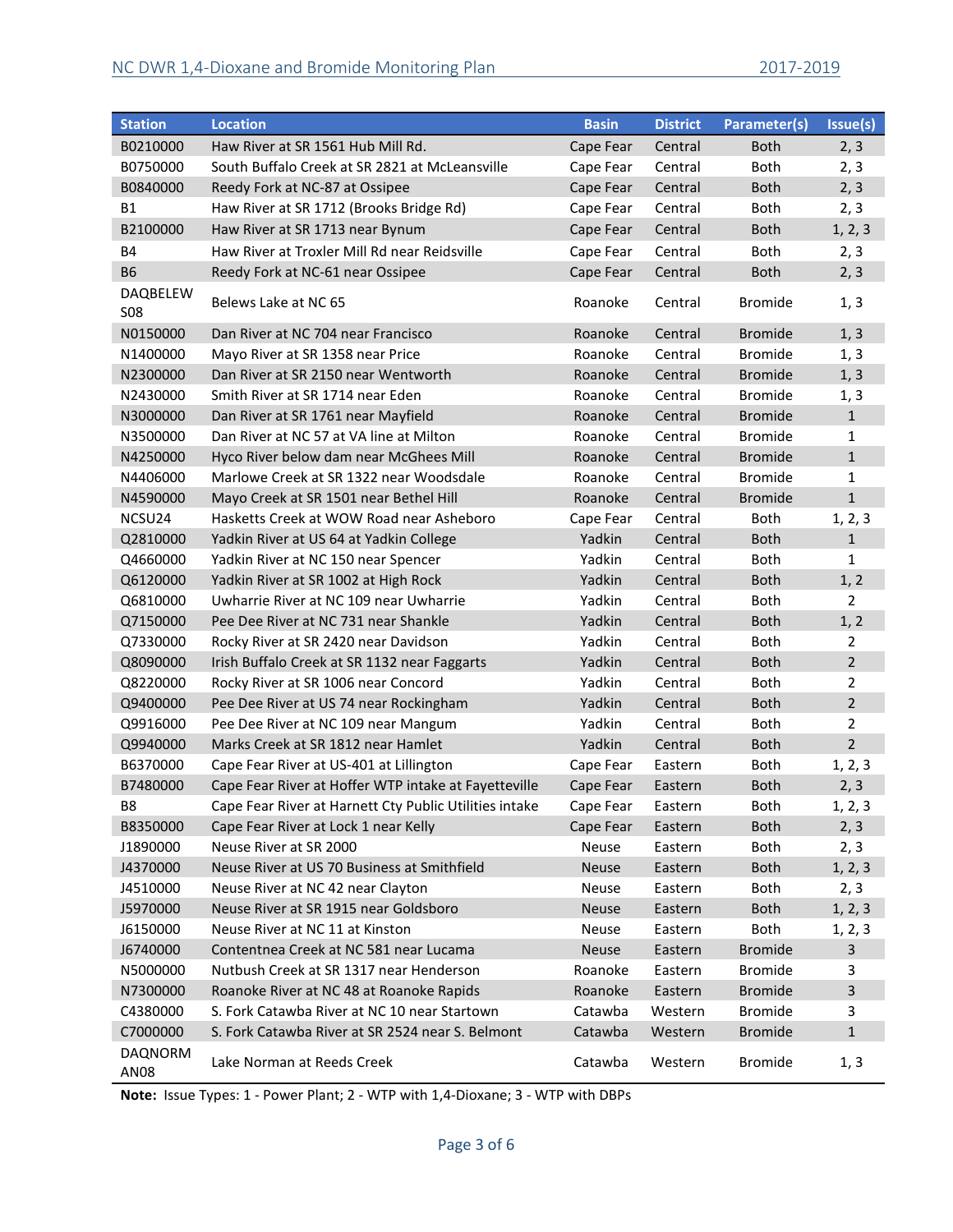

During past 1,4-dioxane monitoring, a contract laboratory was utilized for analysis because the NC DWR Central Laboratory did not have the analytical testing capacity to measure this compound. Instrumentation improvements will enable the NC DWR to develop enhanced long-term data analysis and tracking capabilities for 1,4-dioxane, as well as other volatile contaminants that may be identified in the future. Through the acquisition of a gas chromatography mass spectrometer (GC-MS) with an automated purge-and-trap sample preparation system, the project will build the capacity of the WSS Organic Chemistry Branch to measure concentrations of 1,4-dioxane and other organic compounds in NC's waters. Additional funds will be utilized for the supplies and materials necessary to collect and analyze the samples described above.

## Outcomes and Indicators

Laboratory instrumentation will be acquired, installed, and calibrated by June 2017. A sampling and analysis schedule for the 2017 sampling season will be established by June 2017, and sampling will begin by July 2017. Data will be compiled, subjected to a quality assurance process, and uploaded to the NC DWR water quality data management system on a quarterly basis during the period of sample collection and analysis.

All project-related sampling and analysis activities are expected to be completed within the project timeline below. The project schedule will be monitored by the project manager, and regular reports will be made to NFWF to confirm project progress.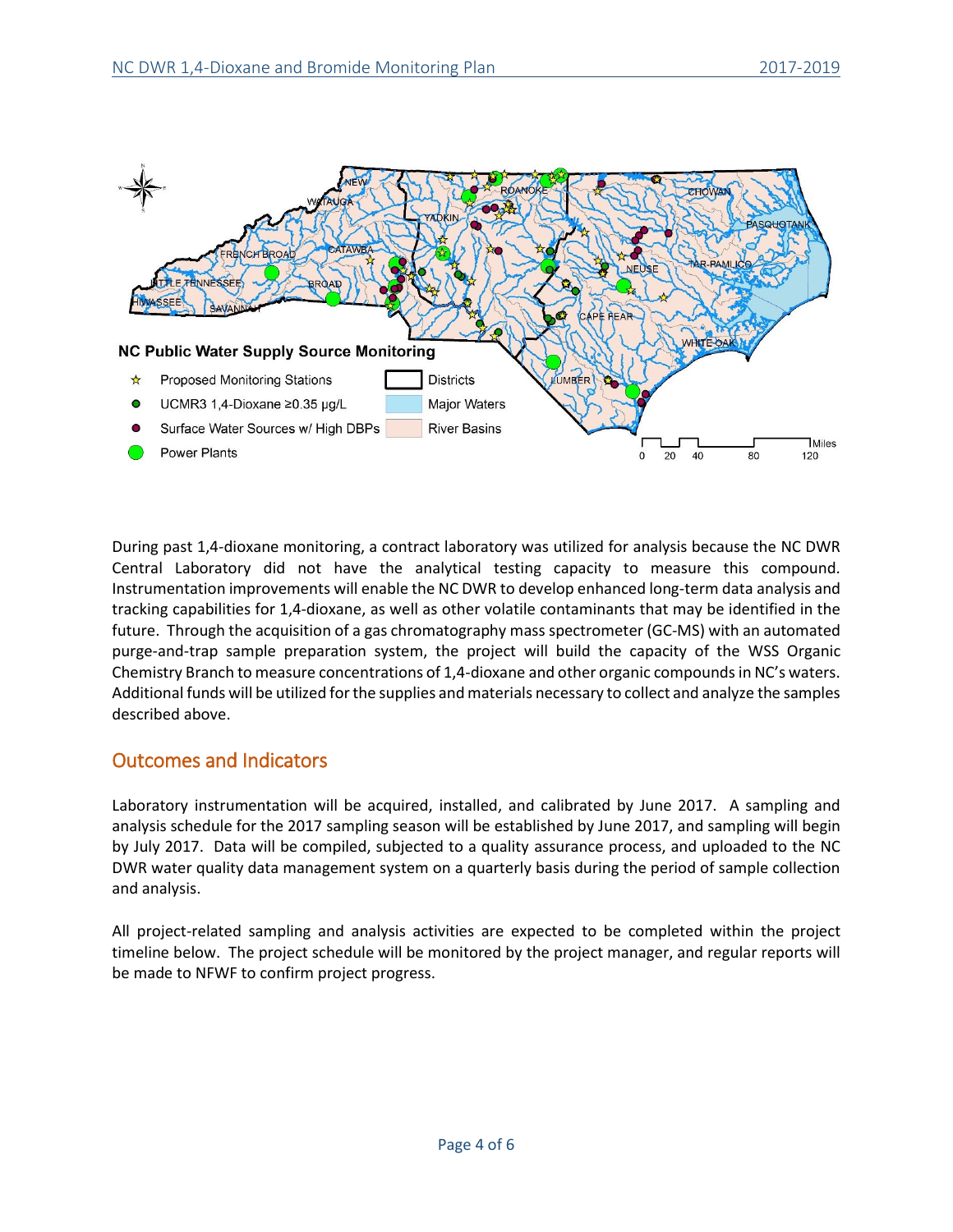| <b>Timeframe</b>                 | <b>Activities</b>                                                                                                                                                      | Outcome(s)                                                                                                                                                          |
|----------------------------------|------------------------------------------------------------------------------------------------------------------------------------------------------------------------|---------------------------------------------------------------------------------------------------------------------------------------------------------------------|
| September 2016<br>- June 2017    | Acquisition of laboratory and field equipment<br>and supplies; Installation and calibration of<br>laboratory instrumentation                                           | Instrumentation ready to analyze<br>surface water samples; Sampling staff<br>fully equipped for field collection                                                    |
| July 2017 -<br>December 2018     | Field sampling and preservation of selected NC<br>surface waters (monthly; sampling may begin<br>earlier depending upon staffing and analytical<br>resources)          | Surface water samples submitted to<br>the NC DWR Central Laboratory for<br>analysis in a timely manner                                                              |
| July 2017 -<br><b>March 2019</b> | Laboratory analysis and reporting of bromide<br>(mg/L) and 1,4-dioxane (µg/L) concentrations                                                                           | Quality-assured laboratory results for<br>bromide and 1,4-dioxane in surface<br>water are finalized                                                                 |
| July 2017 - June<br>2019         | Final data quality control steps and entry into<br>WSS data management system conducted<br>quarterly (or more frequently)                                              | Quality-assured results for bromide<br>and 1,4-dioxane are made available to<br>NC DWR staff via the data<br>management system                                      |
| By June 30, 2019                 | Data formatted, summarized and provided to<br>the NC Public Water Supply Section, and to<br>other interested parties via summary report<br>available on NC DWR website | The NC DWR Public Water Supply<br>Section has the data necessary to<br>make informed decisions about NC's<br>drinking water in regard to bromide<br>and 1,4-dioxane |

# Project Team

- Brian Pointer, Ambient Monitoring System (AMS) Coordinator, NC DWR Ecosystems Branch
- **E** Chris Johnson, NC DWR Organic Chemistry Branch Manager
- Rebecca Sadosky, PhD, NC Drinking Water Protection Program Coordinator
- **EXP** Connie Brower and Chris Ventaloro, NC DWR Classifications, Standards & Rules Review Branch
- **ULIE Gryzb, Engineer, NC DWR NPDES Complex Permitting**
- **Tammy Hill, Water Quality Analyst, NC DWR Ecosystems Branch**
- Susan Pope, NC DWR Contracts and Grants Coordinator

# References

(NCDENR) North Carolina Department of Environment & Natural Resources, Division of Water Quality, Environmental Sciences Section, Intensive Survey Branch Unit. 2012. Ambient Lakes Monitoring Program (ALMP): Quality Assurance Project Plan, version 1.1. *Available from* [https://deq.nc.gov/about/divisions/water-resources/water-resources-data/water-sciences](https://deq.nc.gov/about/divisions/water-resources/water-resources-data/water-sciences-home-page/intensive-survey-branch)[home-page/intensive-survey-branch.](https://deq.nc.gov/about/divisions/water-resources/water-resources-data/water-sciences-home-page/intensive-survey-branch)

(NCDENR) North Carolina Department of Environment & Natural Resources, Division of Water Resources, Environmental Sciences Section, Ecosystems Branch. 2014. Ambient Monitoring System (AMS): Quality Assurance Project Plan, version 1.2. *Available at* [https://deq.nc.gov/about/divisions/water-resources/water-resources-data/water-sciences](https://deq.nc.gov/about/divisions/water-resources/water-resources-data/water-sciences-home-page/ecosystems-branch/ams-quality-assurance-project-plan)[home-page/ecosystems-branch/ams-quality-assurance-project-plan.](https://deq.nc.gov/about/divisions/water-resources/water-resources-data/water-sciences-home-page/ecosystems-branch/ams-quality-assurance-project-plan)